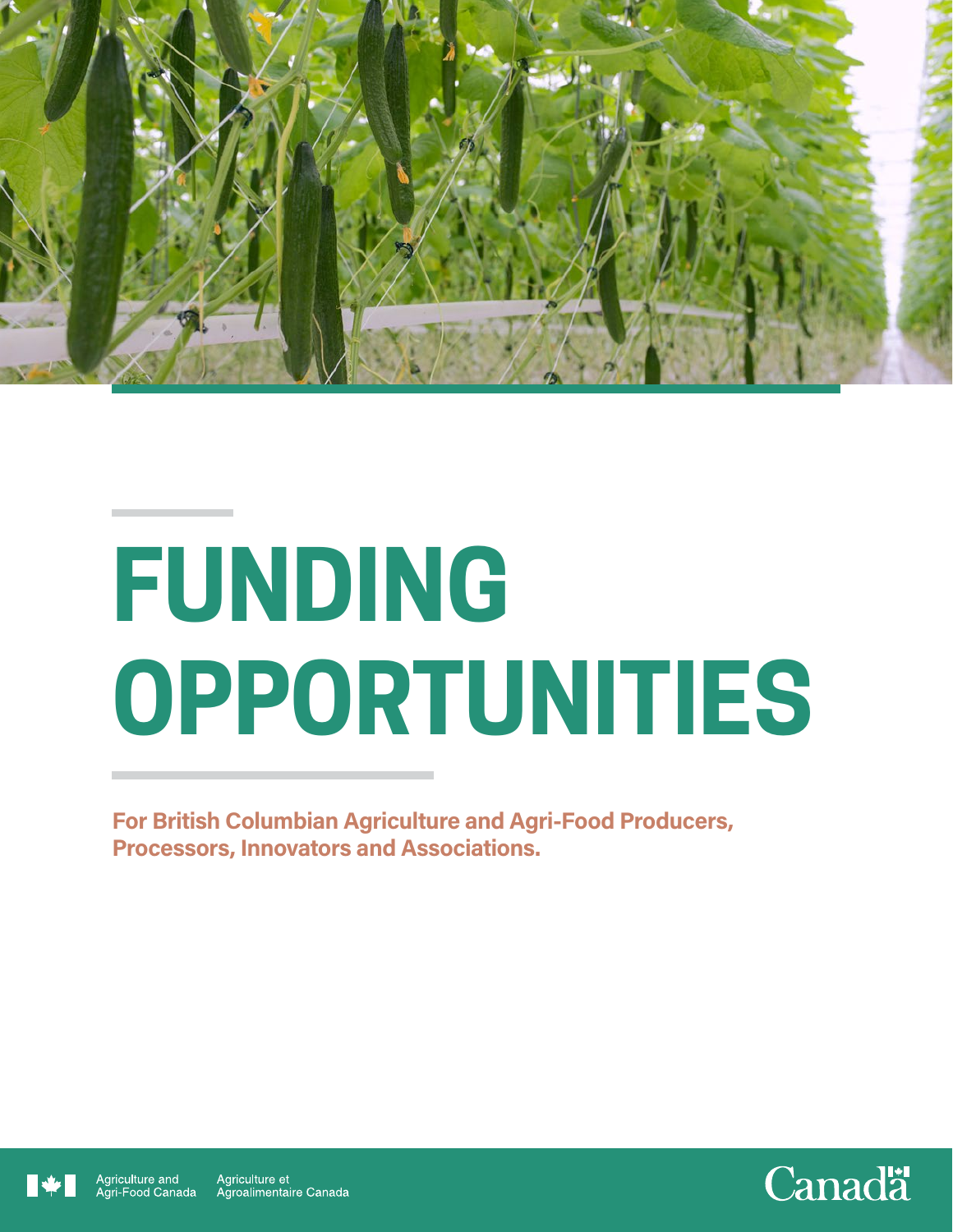

## **For Producers** For Processors

# **TABLE OF CONTENT**

| <b>Advance Payments Program</b>                                                                                           | 6  |
|---------------------------------------------------------------------------------------------------------------------------|----|
| AgriAssurance Program: Small and<br>Medium-sized Enterprise Component                                                     | 6  |
| Agriculture Income and Savings<br><b>Account (Agrilnvest)</b>                                                             | 7  |
| Agriculture Income Protection (AgriStability)                                                                             | 7  |
| AgriRecovery                                                                                                              | 8  |
| AgriRisk Initiatives: Microgrants                                                                                         | 8  |
| B.C. Agri-Business Planning Program                                                                                       | 9  |
| B.C. Agrifood and Seafood Market<br>Development Program                                                                   | 10 |
| <b>B.C. Bred Heifer Associations Loan</b><br>Guarantee Program and the B.C. Feeder<br>Associations Loan Guarantee Program | 10 |
| <b>B.C. Indigenous Agriculture</b><br>Development Program                                                                 | 10 |
| B.C. Land Matching Program                                                                                                | 11 |
| B.C. Tree Fruit Competitiveness Program                                                                                   | 11 |
| Beneficial Management Practices Program                                                                                   | 11 |
| Business Development Bank of Canada                                                                                       | 12 |
| Buy B.C. Partnership Program                                                                                              | 12 |
| Canadian Agricultural Loans Act Program                                                                                   | 13 |
| Canada-B.C. Agri-Innovation Program                                                                                       | 13 |
| CanExport Program: Small and<br>Medium-sized Enterprises                                                                  | 15 |
| Cleanfarms' Recycling Program                                                                                             | 15 |
| <b>Community Futures Development</b><br>Corporation of Central Interior First Nations                                     | 15 |
| Crop and Livestock Loss or Damage<br>Due to Wildlife                                                                      | 15 |

B.C. Agrifood and Seafood Market Development Program

B.C. Employer Training Grant

B.C. Lean for Food Processors Program

B.C. Tree Fruit Competitiveness Program

CanExport Program: Small and Medium-sized Enterprises 15

Express to Success: Agri-Food and Beverage Processing Training Program 16

Farm Credit Canada 16

Grow Your Business – Program Search Tool 16

Indigenous Pathfinder Service 17

| Environmental Farm Plan Program                       | 16 |
|-------------------------------------------------------|----|
| Farm Credit Canada                                    | 16 |
| Grow Your Business - Program Search Tool              | 16 |
| Indigenous Agriculture<br>and Food Systems Initiative | 17 |
| Indigenous Pathfinder Service                         | 17 |
| Island Coastal Economic Trust                         | 17 |
| Knowledge Transfer Events Program                     | 18 |
| Livestock Tag Reader Rebate                           | 18 |
| <b>Local Food Infrastructure Fund</b>                 | 18 |
| Northern Development Initiative Trust                 | 19 |
| On-Farm Food Safety Program                           | 19 |
| Premises ID Program                                   | 20 |
| <b>Production Insurance</b>                           | 20 |
| Southern Interior Development Initiative Trust        | 21 |
| <b>Traceability Adoption Program</b>                  | 22 |
| Traceability Value Chain Program                      | 22 |
|                                                       |    |

|    | Island Coastal Economic Trust                  | 17 |
|----|------------------------------------------------|----|
| 6  | Knowledge Transfer Events Program              | 18 |
| 9  | Livestock Tag Reader Rebate                    | 18 |
| 10 | Post-Farm Food Safety Program                  | 20 |
| 10 | Small Business B.C.                            | 21 |
| 11 | Southern Interior Development Initiative Trust | 21 |
| 11 | <b>Traceability Adoption Program</b>           | 22 |
| 12 | Traceability Value Chain Program               | 22 |
|    |                                                |    |

- 
- 
- 
- 
- 
- 
- 
- 
- 
- 
- 
- 
- 

AgriAssurance Program: Small and Medium-sized Enterprise Component 6

B.C. Agri-Business Planning Program

Business Development Bank of Canada 12

Business Scale-up and Productivity Program 12

Buy B.C. Partnership Program 12

Canada Pavilion Program 12

Canada-B.C. Agri-Innovation Program 13

Canada Small Business Financing Program 13

Community Futures Development Corporation of Central Interior First Nations 15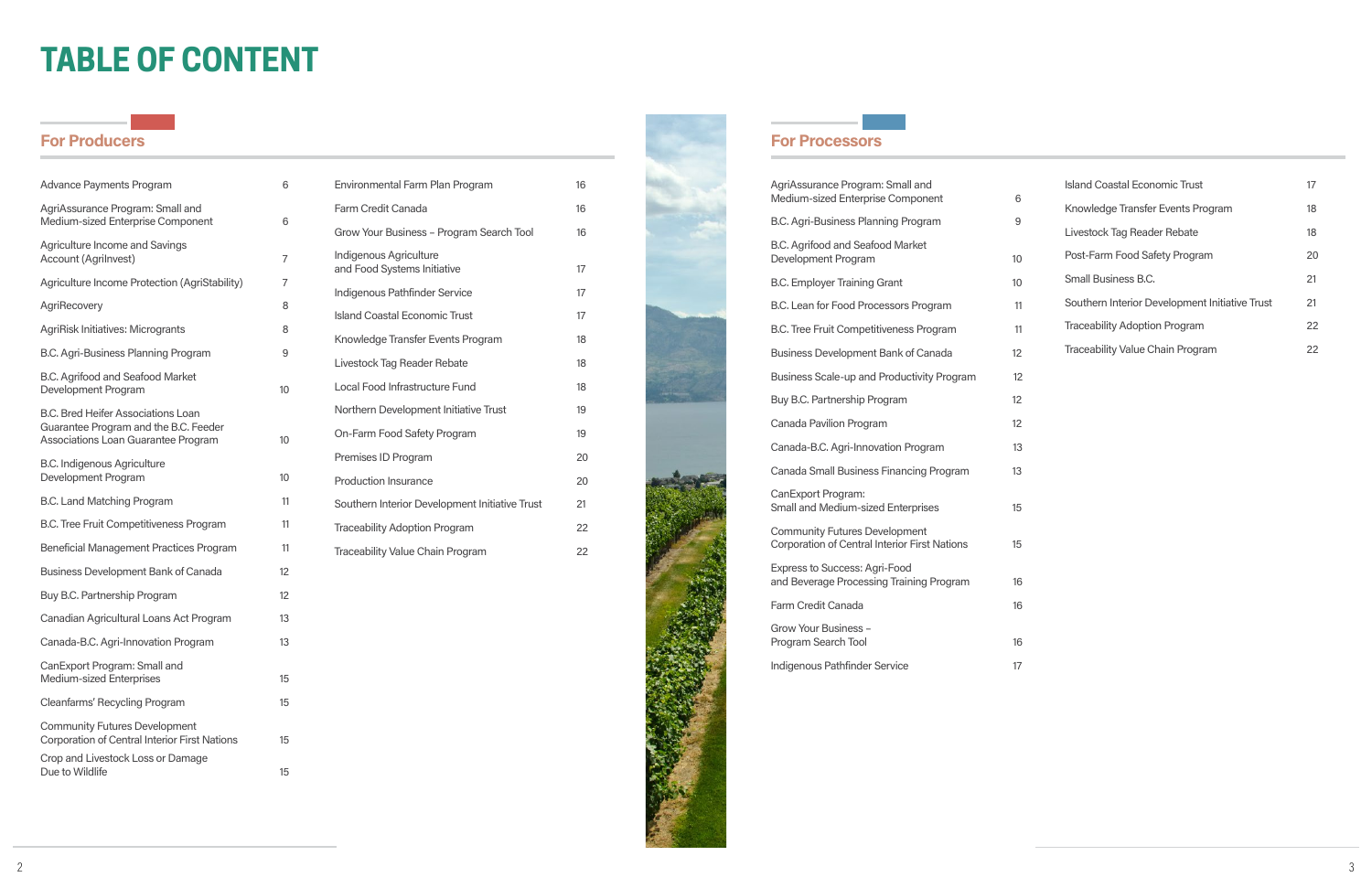4

| Agrilnnovate Program                                                                                         | 3  |
|--------------------------------------------------------------------------------------------------------------|----|
| AgriScience Program: Projects                                                                                | 9  |
| Canada-B.C. Agri-Innovation Program                                                                          | 13 |
| Canadian International Innovation Program                                                                    | 14 |
| CanExport Program: Innovation                                                                                | 14 |
| Grow Your Business - Program Search Tool                                                                     | 16 |
| Indigenous Pathfinder Service                                                                                | 17 |
| Innovate B.C. Ignite Program                                                                                 | 17 |
| Island Coastal Economic Trust                                                                                | 17 |
| National Research Council of Canada -<br>Industrial Research Assistance Program                              | 18 |
| Natural Sciences and Engineering<br>Research Council of Canada (NSERC):<br>Partnership Options for Companies | 19 |
| Northern Industries Innovation Fund.                                                                         | 19 |
| Scientific Research and Experimental<br>Development Tax Incentive Program                                    | 21 |
| <b>Strategic Innovation Fund</b>                                                                             | 22 |



AgriRisk Initiatives: Administrative Capacity **Building Stream** 

AgriRisk Initiatives: Microgrants

AgriRisk Initiatives: Research and Development Contribution Funding Stream

B.C. Agrifood and Seafood Market Development Program and the matter of the Market Development Program

B.C. Indigenous Agriculture Development Program and the control of the 10

Buy B.C. Partnership Program 12

Canada Agricultural Strategic Priorities Program 13

## For Innovators

AgriAssurance Program: National Industry Association Component 6

AgriCompetitiveness Program 6

AgriDiversity Program 7

AgriMarketing Program

Canadian Fish and Seafood Opportunities Fund 14

CanExport Program: National Industry Associations 14

Community Futures Development Corporation of Central Interior First Nations 15

|        | Grow Your Business - Program Search Tool              | 16 |
|--------|-------------------------------------------------------|----|
| 6<br>6 | Indigenous Agriculture<br>and Food Systems Initiative | 17 |
| 7      | Indigenous Pathfinder Service                         | 17 |
| 8      | <b>Island Coastal Economic Trust</b>                  | 17 |
|        | Knowledge Transfer Events Program                     | 18 |
| 8      | Local Food Infrastructure Fund                        | 18 |
| 8      | Northern Development Initiative Trust                 | 19 |
| 9      | <b>Regional Innovation Ecosystems</b>                 | 21 |
| Ŋ      | Southern Interior Development Initiative Trust        | 21 |
|        | Traceability Knowledge Transfer Program               | 22 |
| O      |                                                       |    |
| 2      |                                                       |    |
|        |                                                       |    |
| 3      |                                                       |    |

## For Associations

#### LEGEND



\*The intent of this booklet is to provide an overview of the funding opportunities available to B.C. agricultural producers, processors, innovators and associations. The programs listed are funded through a variety of sources, including the Government of Canada, the Government of British Columbia and the Canadian Agricultural Partnership (a \$3 billion investment by federal, provincial, and territorial governments to strengthen the agriculture and agri-food sector).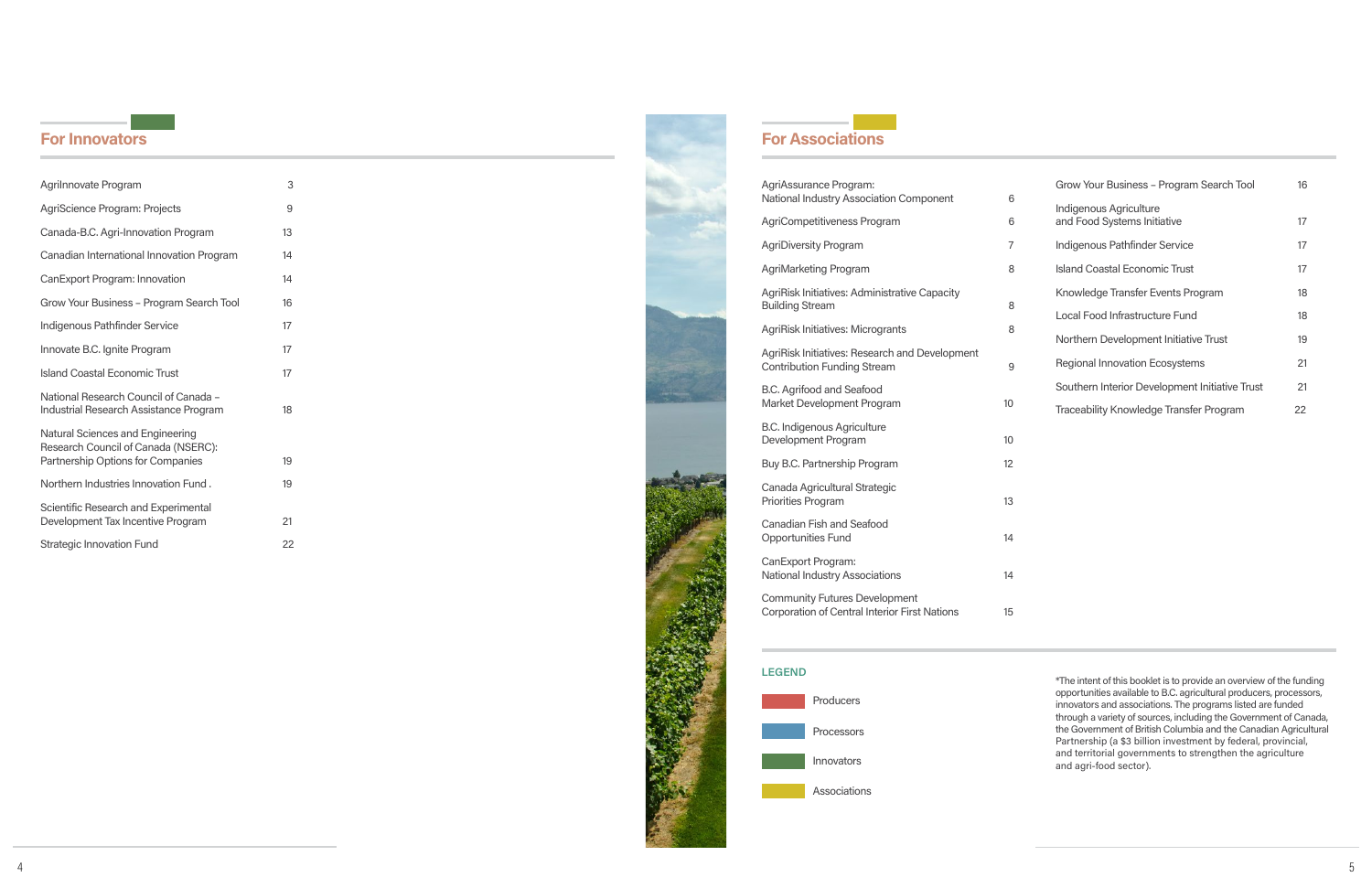# Advance Payments Program

This program provides eligible agricultural producers with easy access to low-interest cash advances based on the value of the commodities that they will produce or have in storage. Producers can apply for an APP advance through 32 thirdparty administrators across Canada. APP administrator information can be obtained on the federal APP website.

#### **Contact**

ADVANCE PAYMENTS PROGRAM Toll Free: 1-866-367-8506 Email: aafc.fgp-pgf.aac@canada.ca

www.agr.gc.ca/app

Funding provided by: Government of Canada (Agriculture and Agri-Food Canada)

## AgriAssurance Program: National Industry Association

Provides non-repayable funding to help national industry associations develop and adopt systems, standards and tools to support quality attributes, health, and safety claims about Canadian agricultural and agrifood products.

#### **Contact**

AGRIASSURANCE

Toll Free: 1-877-246-4682 Email: aafc.assurance.aac@canada.ca www.agr.gc.ca/eng/programs-andservices/agriassurance-programnational- industry-association-component

#### **Contact** AGRICOMPETITIVENESS

Funding provided by: Canadian Agricultural Partnership

## AgriAssurance Program: Small and Medium-sized Enterprise Component

## Agriculture Income and **Savings Account (AgriInvest)**

Provides non-repayable funding to companies to help obtain third-party certification projects that address international market requirements, thus helping expand export opportunities for Canadian agricultural and agri-food products.

## Contact

## AGRIASSURANCE

Toll Free: 1-877-246-4682 Email: aafc.assurance.aac@canada.ca www.agr.gc.ca/eng/programs-andservices/agriassurance-small-and-mediumsized-enterprise-component

Funding provided by: Canadian Agricultural Partnership

# AgriCompetitiveness Program

## **Contact** AGRIDIVERSITY

Provides non-repayable funding to help agricultural associations and Indigenous groups to leverage, coordinate and build on existing capacity, share best practices, and provide mentorship opportunities in the agricultural sector. The program also provides financial support to promote the benefits of a career in agriculture and to enhance the public's perception of agriculture and its role in the economy..

## **Contact** AGRIINNOVATE

Toll Free: 1-877-246-4682 Email: aafc.agricompetitivenessagricompetitivite.aac@canada.ca www.agr.gc.ca/eng/programs-andservices/agricompetitiveness-program

Funding provided by: Canadian Agricultural Partnership



Provides matching funding to individual producers or companies who make annual deposits to an Agrilnvest account to help manage income declines or make investments to mitigate risks or improve market income.

## **Contact**

AGRIINVEST Toll Free: 1-866-367-8506 www2.gov.bc.ca/gov/content/industry/ agriculture-seafood/programs/agriinvest

Funding provided by: Canadian Agricultural Partnership

## Agriculture Income Protection (AgriStability)

Provides income support to individual producers and companies who experience a large margin decline in farming income for reasons such as production loss, increased costs and market conditions

#### **Contact**

B.C. MINISTRY OF AGRICULTURE

Toll Free: 1-877-343-2767 Email: agristability@gov.bc.ca www2.gov.bc.ca/gov/content/industry/ agriculture-seafood/programs/agricultureincome-protection-agristability

Funding provided by: Canadian Agricultural Partnership

## AgriDiversity Program

Provides matching funding to associations, Indigenous groups or official language minority communities for activities that leverage the potential offered by youth, women, Indigenous peoples and persons with disabilities and supports participation in the agricultural sector. The program also provides funding to promote the benefits of a career in agriculture and to enhance the public's perceptions of agriculture and its role in the economy

Toll Free: 1-877-343-2767 Email: aafc.agridiversityagri-diversite.aac@ canada.ca www.agr.gc.ca/eng/agricultural-programsand-services/agridiversity-program

Funding provided by: Canadian Agricultural Partnership

## **Agrilnnovate Program**

Provides repayable funding for companies and co-operatives working on projects that aim to accelerate the demonstration, commercialization and/or adoption of innovative products, technologies, processes or services that increase agri-sector competitiveness and sustainability.

Toll Free: 1-877-246-4682 Email: aafc.cap-aip.pca-pai.aac@canada.ca www.agr.gc.ca/eng/agricultural-programsand-services/agriinnovate-program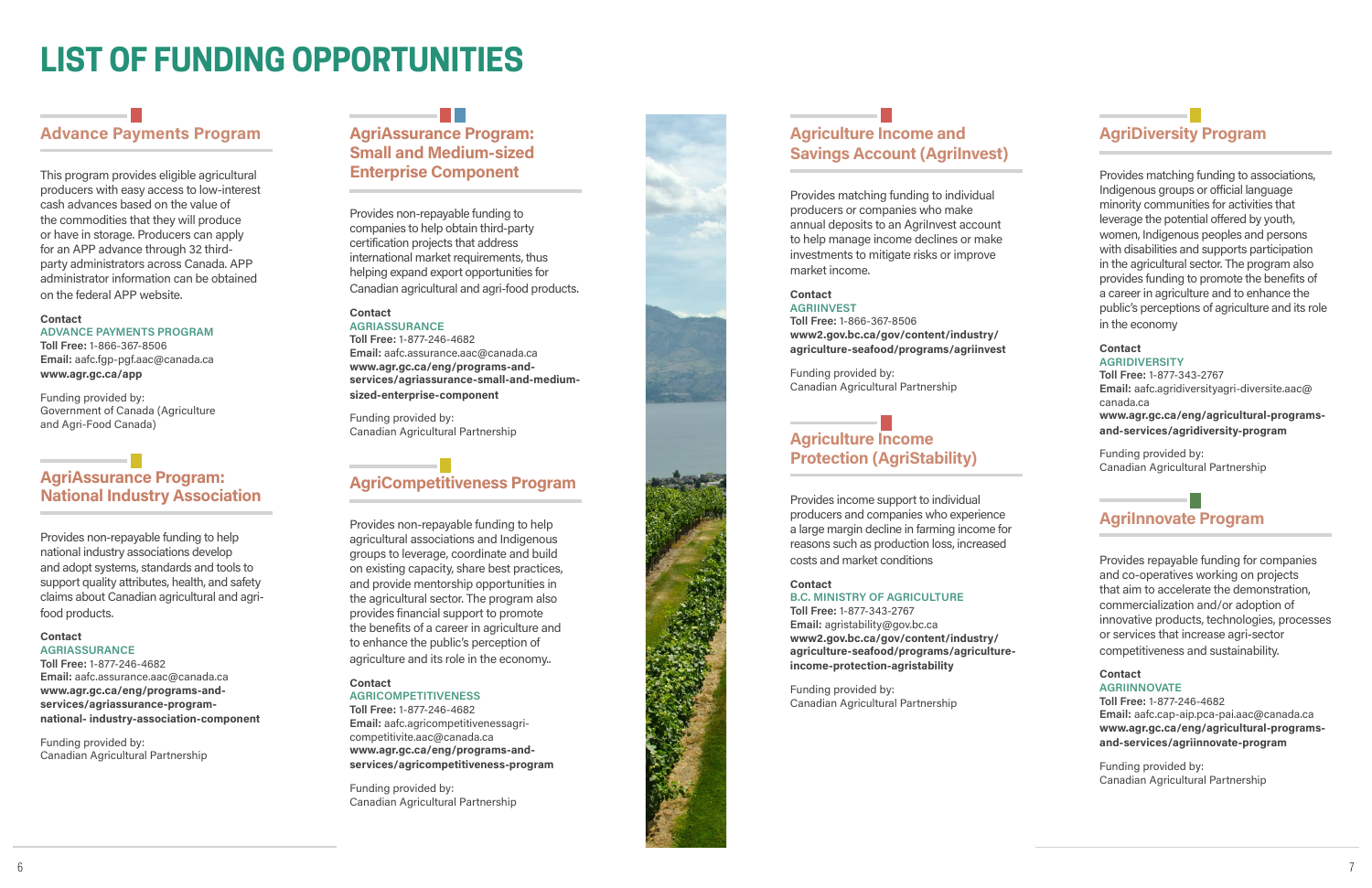# AgriMarketing Program

#### **Contact** AGRIMARKETING

Provides non-repayable funding to Canadian national industry associations to increase and diversify exports to international markets and seize domestic market opportunities through industry-led promotional activities.

Toll Free: 1-877-246-4682 Email: aafc.agrimarketingagri-marketing.aac@ canada.ca https://www.agr.gc.ca/eng/agriculturalprograms-and-services/agrimarketingprogram/?id=1515092171804

**AGRIRECOVERY** Toll Free: 1-855-773-0241 www.agr.gc.ca/eng/agricultural-programsand-services/agrirecovery

Funding provided by: Canadian Agricultural Partnership

# **AgriRecovery**

Provides financial payments to help agricultural producers with the extraordinary costs of resuming business operations or otherwise containing the impacts of a disaster.

## **Contact**

# AgriRisk Initiatives: **Microgrants**

Funding provided by: Canadian Agricultural Partnership

## AgriRisk Initiatives: Administrative Capacity Building Stream

#### **Contact** AGRIINVEST

Provides non-repayable and conditionallyrepayable funding to industry associations and provincial and territorial governments to build administrative capacity for the delivery of new risk management tools.

## **Contact**

AGRIRISK Toll Free: 1-877-246-4682 Email: aafc.ari-iar.aac@canada.ca www.agr.gc.ca/eng/agricultural-programsand-services/agririsk-initiativesadministrative-capacity-building-stream

Funding provided by: Canadian Agricultural Partnership

Provides microgrants to academic institutions for research proposals that address issues relevant to business risk management in the Canadian agriculture sector.

## **Contact**

AGRIRISK Toll Free: 1-877-246-4682 Email: aafc.ari-iar.aac@canada.ca www.agr.gc.ca/eng/agricultural-programsand-services/agririsk-initiativesmicrogrants

Funding provided by: Canadian Agricultural Partnership



## AgriRisk Initiatives: Research and Development Contribution Funding Stream

Provides non-repayable funding to nonprofit associations, including Indigenous groups and co-ops, to support industry-led research and the development of new risk management tools.

## Toll Free: 1-877-246-4682

www.agr.gc.ca/eng/agricultural-programsand-services/agririsk-initiatives-researchand-development-contribution-fundingstream

Funding provided by: Canadian Agricultural Partnership

## AgriScience Program: Projects

Provides non-repayable funding and collaborative support with Agriculture and Agri-Food Canada research scientists for precommercial science activities and research. AgriScience Projects aim to support specific shorter-term research activities to help industry overcome challenges and address fiscal barriers experienced by small and emerging sectors.

## Contact

**AGRISCIENCE** 

Toll Free: 1-877-246-4682 Email: aafc.agriscienceprogramprogrammeagri-science.aac@canada.ca www.agr.gc.ca/eng/agricultural-programsand-services/agriscience-program-projects

Funding provided by: Canadian Agricultural Partnership

| on             | <b>B.C. Agri-Business</b><br><b>Planning Program</b>                                                                                                                                                                                                                    |
|----------------|-------------------------------------------------------------------------------------------------------------------------------------------------------------------------------------------------------------------------------------------------------------------------|
| ١d             | Provides non-repayable funding to<br>producers and processors to acquire<br>business consultants, disaster recovery<br>planning services, and coaching.                                                                                                                 |
| Ć<br>IS-<br>h- | <b>Contact</b><br><b>B.C. MINISTRY OF AGRICULTURE</b><br>Toll Free: 1-888-221-7141<br>Email: agribusiness@gov.bc.ca<br>www2.gov.bc.ca/gov/content/industry/<br>agriculture-seafood/programs/agri-<br>business-planning-program#Specialized-<br><b>Business-Planning</b> |
|                | Funding provided by:                                                                                                                                                                                                                                                    |

Canadian Agricultural Partnership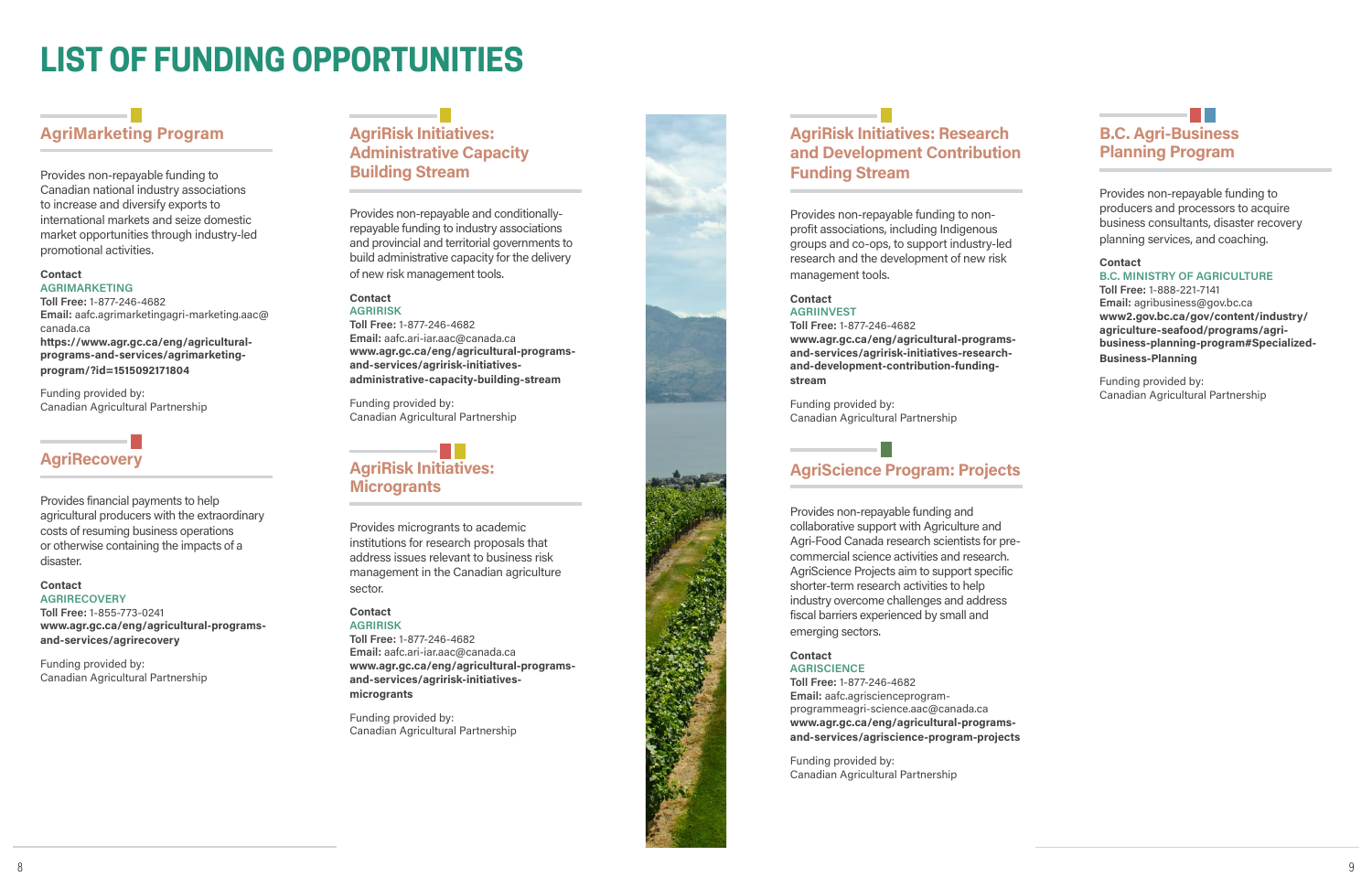

## . . . B.C. Agrifood and Seafood Market Development Program

Provides non-refundable funding for producers, processors, cooperatives and industry associations to help identify, assess, target and develop domestic and international market opportunities and increase sales outside of B.C.

#### Contact

INVESTMENT AGRICULTURE FOUNDATION Phone: 250-940-6150 Email: funding@iafbc.ca

https://iafbc.ca/market-development

Funding provided by: Canadian Agricultural Partnership

#### **Contact** WORK B.C.

## B.C. Bred Heifer Associations Loan Guarantee Program and the B.C. Feeder Associations Loan Guarantee Program

Provides loan guarantees to help B.C. ranchers purchase livestock.

#### Contact

## **TELEVISION** B.C. Indigenous Agriculture Development Program

B.C. BREEDER & FEEDER ASSOCIATION Phone: 250-992-8483 Email: bearvlly@telus.net www.bcbfa.ca

Funding provided by: Government of B.C

## B.C. Employer Training Grant

Provides matching grants for employers to support skills training for current and new employees. This includes developing new skills and obtaining certification, and upgrading skills because of automation or to enhance productivity.

Phone: 250-952-6914 Toll Free: 1-877-952-6914 www.workbc.ca/Employer-Resources/BC-Employer-Training-Grant.aspx

Funding provided by: Government of Canada (Employment and Social Development Canada / B.C. Workforce Development Agreement)

## a ka B.C. Tree Fruit Competitiveness Program

Provides non-repayable funding to any Indigenous entrepreneurs, governments, communities or organizations for the services of business consultants to develop agricultural and agri-food opportunities.

#### **Contact**

#### **Contact** GLEN LUCAS, B.C. FRUIT GROWERS' ASSOCIATION Phone: 250-762-5226 Toll Free: 1-800-619-9022 Email: info@bcfga.com https://iafbc.ca/tree-fruit

## B.C. MINISTRY OF AGRICULTURE

Toll Free: 1-888-221-7141 Email: Agribusiness@gov.bc.ca www2.gov.bc.ca/gov/content/industry/ agriculture-seafood/programs/indigenousagriculture-development-program#IGCO

## **Contact** B.C. AGRICULTURAL RESEARCH AND DEVELOPMENT CORPORATION Phone: 604-854-4483 Toll Free: 1-866-522-3447 Email: info@bcac.ca http://ardcorp.ca/programs/environmentalfarm-plan/efp-program-resources

Funding provided by: Canadian Agricultural Partnership

# B.C. Land Matching Program

Provides land-matching and business support services to new farmers looking for land to farm, as well as landowners interested in finding someone to farm their land.

### Contact

YOUNG AGRARIANS Toll Free: 1-855-561-4633 Email: land@youngagrarians.org https://youngagrarians.org/tools/land/bcland-matching-program

Funding provided by: Government of B.C.

## B.C. Lean for Food Processors Program

Provides matching funding to food and beverage processors for hiring business consultants to improve decision making, optimize operating procedures, and improve production capacity and labour productivity.

#### Contact

B.C. MINISTRY OF AGRICULTURE Toll Free: 1-888-221-7141

Email: Agribusiness@gov.bc.ca www2.gov.bc.ca/gov/content/industry/ agriculture-seafood/programs/bc-lean-forfood-processors-program

Funding provided by: Canadian Agricultural Partnership Provides non-repayable funding to tree fruit processors and producers for marketing, infrastructure and research.

Funding provided by: Government of B.C.

## Beneficial Management Practices Program

Provides matching funding to producers for implementing actions in their on-farm environmental action plans. This program is for producers that have completed an Environmental Farm Plan.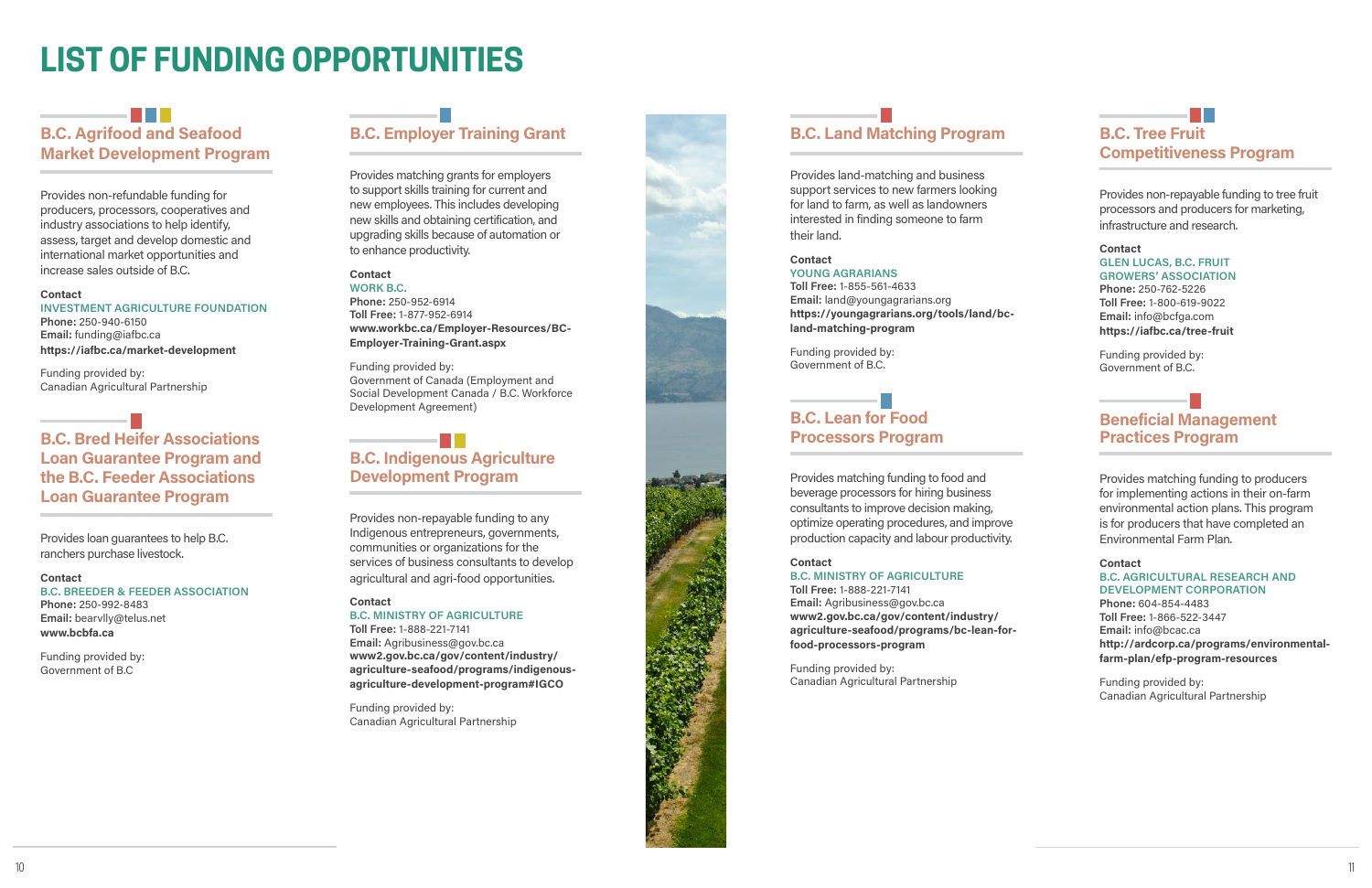

## a ma Business Development Bank of Canada

Provides access to financing, advisory services, and investment capital for entrepreneurs in the agriculture and agri-food sector.

**Contact** BUSINESS DEVELOPMENT OF CANADA Toll Free: 1-888-463-6232 www.bdc.ca

## Business Scale-up and Productivity Program

## **TELEVISION** Buy B.C. Partnership Program

Provides interest-free repayable funding to high-growth businesses that are scaling up and producing innovative goods, services or technologies and want to be competitive in both domestic and global markets.

## Contact

#### **Contact** INVESTMENT AGRICULTURE FOUNDATION Phone: 250-356-1662 Email: funding@iafbc.ca http://iafbc.ca/buy-bc/cost-shared-funding

#### WESTERN ECONOMIC DIVERSIFICATION CANADA

Phone: 604-666-6256 Toll Free: 1-888-338-9378 Email: wd.bc-cb.deo@canada.ca www.wd-deo.gc.ca/eng/19762.asp

Funding provided by: Government of Canada (Western Economic Diversification Canada)

Provides matching funding and a recognizable Buy B.C. logo to B.C. producers, processors, and associations to help market products and increase sales within the province.

## <u> El Bar</u> Canada-B.C. Agri-Innovation Program

Funding provided by: Government of B.C.

## Canada Pavilion Program

Coordinates participation for agriculture and agri-food companies at flagship international food and beverage trade shows, and provides funding to offset the direct cost of exhibiting.

#### **Contact**

AGRICULTURE AND AGRI-FOOD CANADA Email: aafc.mas-sam.aac@canada.ca www.agr.gc.ca/eng/international-trade/ trade-show-service

Funding provided by: Canadian Agricultural Partnership

## $\blacksquare$ Canadian Agricultural Strategic Priorities Program

## Canada Small Business Financing Program

Aids small businesses (including small food processors) in acquiring loans from financial institutions by sharing the risk with lenders. For farming businesses, see the Canadian Agricultural Loans Act Program (below).

### **Contact**

SMALL BUSINESS FINANCING PROGRAM DIRECTORATE Toll Free: 1-866-959-1699 www.ic.gc.ca/csbfp

Funding provided by: Government of Canada (Agriculture and Agri-Food Canada)

Provides matching funding to B.C. innovators for projects including late stage research and pilots leading to the commercialization or adoption of innovative products, technologies and practices.

## Contact

INVESTMENT AGRICULTURE FOUNDATION Phone: 250-356-1662

Email: funding@iafbc.ca https://iafbc.ca/agri-innovation

Funding provided by: Canadian Agricultural Partnership

## Canadian Agricultural Loans Act Program

Provides a loan guarantee designed to increase the availability of loans to farmers and agricultural co-operatives. Farmers can use these loans to establish, improve, and develop farms, while agricultural co-operatives may also access loans to process, distribute, or market the products of farming.

#### Contact

#### CANADIAN AGRICULTURAL LOANS ACT PROGRAM

Toll Free: 1-866-367-8506 Email: aafc.fgp-pgf.aac@canada.ca www.agr.gc.ca/eng/agricultural-programsand-services/canadian-agricultural-loans-actprogram

Funding provided by: Government of Canada (Agriculture and Agri-Food Canada)

Provides non-repayable funding to not-forprofit organizations for projects that are national or sector-wide in scope and linked to one of the following program priorities: adaptation to new technology, environmental sustainability, strategic planning and capacity building, and emerging issues for the agriculture sector.

#### Contact CANADA AGRICULTURAL STRATEGIC PRIORITIES PROGRAM

Toll Free: 1-877-246-4682 Email: aafc.caspp-pcpsa.aac@canada.ca www.agr.gc.ca/eng/agricultural-programsand-services/canadian-agricultural-strategicpriorities-program

Funding provided by: Government of Canada (Agriculture and Agri-Food Canada)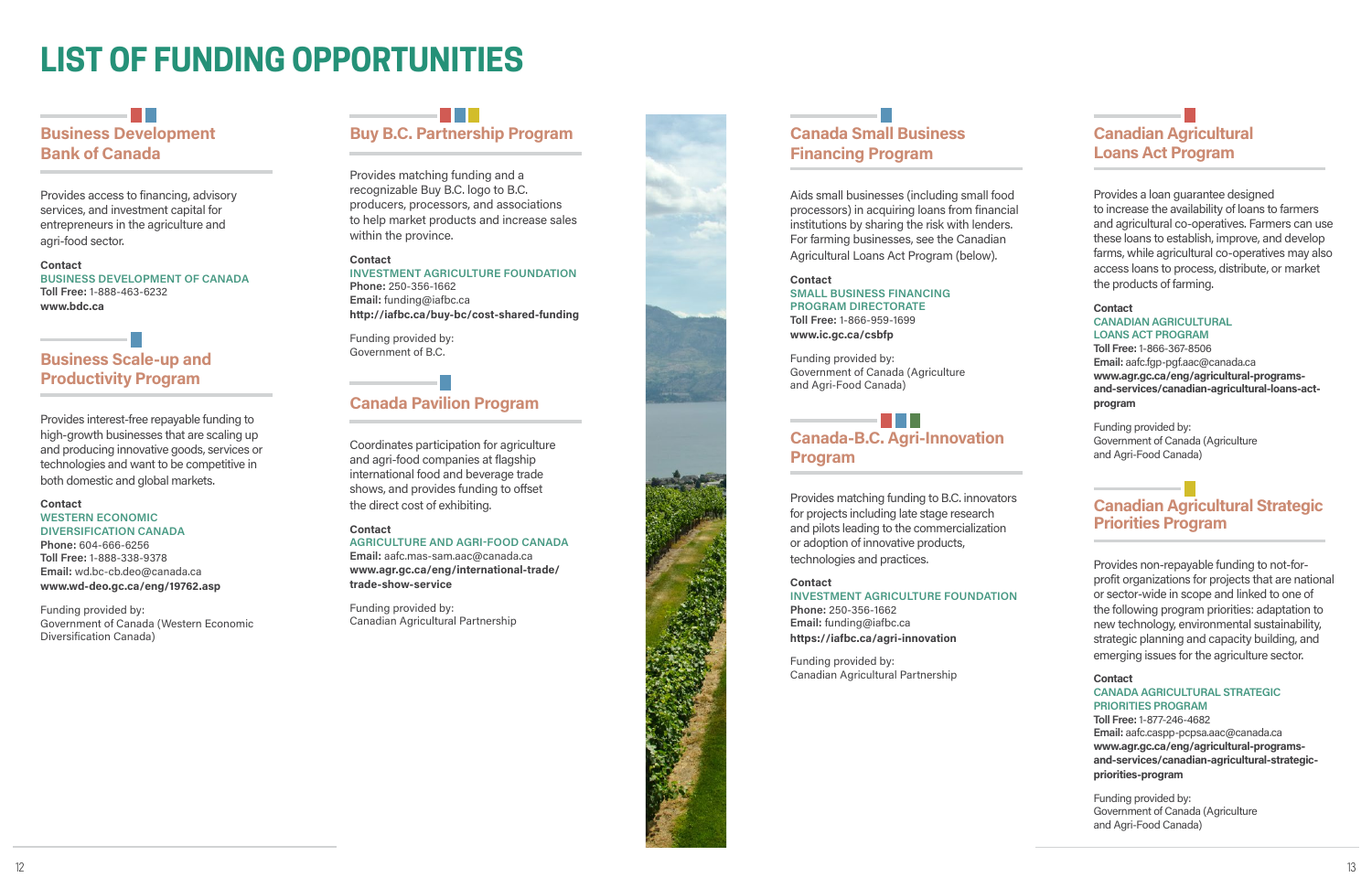

# Canadian Fish and Seafood Opportunities Fund

Provides non-repayable funding to non-profit organizations for promoting branding and recognition opportunities for the Canadian fish and seafood sector.

#### **Contact**

## FISHERIES AND OCEANS CANADA

Toll Free: 1-844-795-9718 Email: DFO.opportunities-initiatives.MPO@ dfo-mpo.gc.ca www.dfo-mpo.gc.ca/fisheries-peches/ initiatives/opportunities-fund-fondsinitiatives/index-eng.html

Funding provided by: Government of Canada (Fisheries and Oceans Canada), Government of B.C.

## Canadian International Innovation Program

Provides matching funding for innovators to foster and support collaborative industrial research and development projects with high potential for commercialization between Canada and partner countries.

#### Contact

SCIENCE, TECHNOLOGY AND INNOVATION DIVISION, GLOBAL AFFAIRS CANADA

Email: innovation@international.gc.ca www.tradecommissioner.gc.ca/fundingfinancement/ciip-pcii/index.aspx?lang=eng

Funding provided by: Government of Canada (Global Affairs Canada)

## **Tara** CanExport Program: Small and Medium-sized Enterprises

## CanExport Program: Innovation

Provides non-repayable funding to Canadian small or medium-sized enterprises, academic institutions and non-government research centres to pursue collaborative international research and development opportunities through partnerships with key players in foreign markets.

### Contact

**CLEANFARMS** Toll Free: 1-877-622-4460 Email: info@cleanfarms.ca https://cleanfarms.ca

## **TELEVISION**

GLOBAL AFFAIRS CANADA Email: CanExportInnovation@ international.gc.ca www.tradecommissioner.gc.ca/fundingfinancement/canexport/innovation/index. aspx?lang=eng

Funding provided by: Government of Canada (Global Affairs Canada)

## CanExport Program: National Industry Associations

#### **Contact** COMMUNITY FUTURES DEVELOPMENT CORPORATION OF CENTRAL INTERIOR FIRST NATIONS Phone: 250-828-9833 Email: info@cfdcofcifn.com

Provides non-repayable funding to Canadian national trade associations to develop or expand their international business development activities.

## **Contact**

GLOBAL AFFAIRS CANADA Email: CanExportAssociations@ international.gc.ca www.tradecommissioner.gc.ca/fundingfinancement/canexport/associations/index. aspx?lang=eng

Funding provided by: Government of Canada (Global Affairs Canada)

Provides non-repayable funding to Canadian small and medium-sized enterprises to help them develop export opportunities for their products or services in new international markets.

#### **Contact**

GLOBAL AFFAIRS CANADA

Email: CanExportSMEs@international.gc.ca www.tradecommissioner.gc.ca/tcs-sdc/ funding-financement/canexport/sme-pme/ index.aspx?lang=eng

Funding provided by: Government of Canada (Global Affairs Canada)

## Cleanfarms Recycling Program

This program is free-of-charge and arranges empty container recycling (up to 23L), unwanted pesticide disposal and animal health medication collection sites.

#### **Contact**

## Community Futures Development Corporation of Central Interior First Nations

Promotes and provides community economic development support services to Indigenous groups within the Central Interior of B.C. Programs include pre-employment, entrepreneurial, financial and business management courses. The Corporation also provides small business loans including for agricultural initiatives.

http://cfdcofcifn.com

Funding provided by: Government of Canada (Western Economic Diversification Canada)

## Crop and Livestock Loss or Damage Due to Wildlife (Agriculture Wildlife Program)

Provides producers who are enrolled in the Agriculture Wildlife Program compensation for wildlife damage to some harvested and unharvested crops.

#### **Contact**

#### B.C. MINISTRY OF AGRICULTURE

Abbotsford: 604-556-3001 Toll Free: 1-888-221-7141

Cranbrook: 250-489-8507 Toll Free: N/A

Dawson Creek: 250-784-2236 Toll Free: 1-877-772-2200

Fort St. John: 250-787-3240 Toll Free: 1-888-822-1345

Kamloops: 250-828-4506 Toll Free: 1-888-823-3355

Kelowna: 250-712-3797 Toll Free: 1-888-332-3352

Oliver: 250-498-5250 Toll Free: 1-888-812-8811

Vernon: 250-260-3000 Toll Free: 1-877-702-5585

Williams Lake: 250-398-4213 Toll Free: 1-800-474-6133 https://www2.gov.bc.ca/gov/content/industry/ agriculture-seafood/programs/crop-loss-damage -due-to-wildlife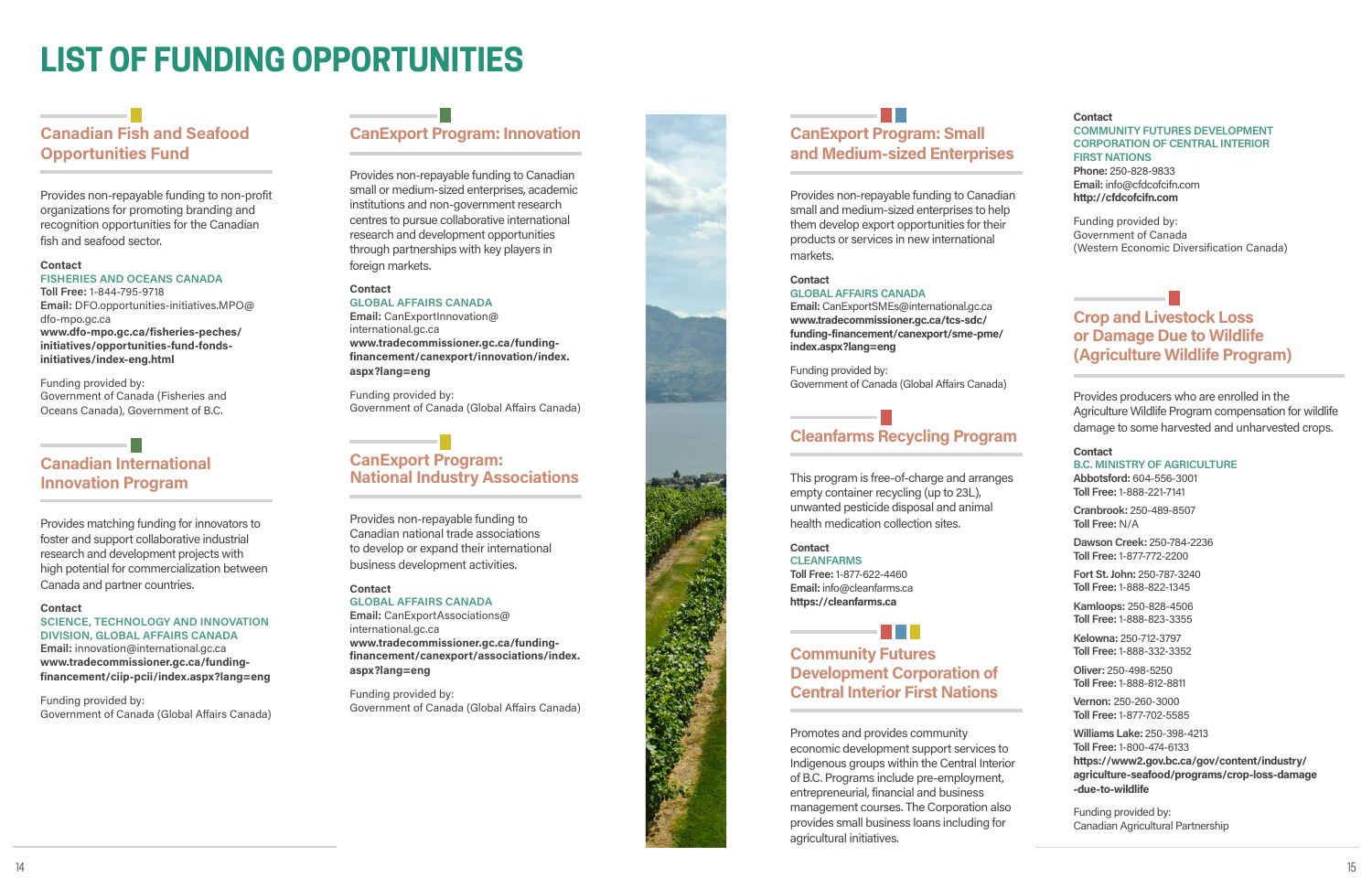

# Environmental Farm Plan Program

Provides non-repayable funding for a qualified planning advisor to complete agri-environmental risk assessments. The assessments can be completed at an individual or group level.

#### **Contact**

## a s Express to Success: Agri-Food and Beverage Processing Training Program

#### B.C. AGRICULTURAL RESEARCH & DEVELOPMENT CORPORATION

Phone: 604-854-4483 Toll Free: 1-866-522-3447 Email: info@bcac.ca http://ardcorp.ca/programs/environmentalfarm-plan

#### **Contact** MISSION COMMUNITY SKILLS CENTRE (LANGLEY OFFICE) Phone: 604-427-1991

Funding provided by: Canadian Agricultural Partnership

## **The Co** Farm Credit Canada

#### **Contact** FARM CREDIT CANADA

Provides paid training to individuals who would like to get jobs in the agri-food and beverage processing manufacturing fields. Provides a means for employers to obtain well-trained employees while reducing the usual start-up costs associated with new hires.

Email: ets-langley@missioncsc.org www.missioncsc.org/express-to-success

Funding provided by: Government of Canada (Youth Employment Strategy)

#### **Contact** INNOVATION, SCIENCE, AND ECONOMIC DEVELOPMENT CANADA https://innovation.ised-isde.canada.ca/

s/?language=en

Provides financing, insurance, software, learning programs and other business services to producers, agribusinesses and agri-food operations. Farm Credit Canada is a financially self-sustaining federal commercial Crown corporation.

## . . . . Indigenous Pathfinder Service

Abbotsford: 604-870-2417 bcabbots@fcc-fac.ca Dawson Creek: 250-782-1346 bcdawsoncreek@fcc-fac.ca Duncan: 250-715-2304 bcduncan@fcc-fac.ca Kelowna: 250-470-5050 bckelowna@fcc-fac.ca Surrey: 604-576-3577 www.fcc-fac.ca

## Grow Your Business – Program Search Tool

Grow Your Business is Innovation, Science, and Economic Development Canada's (ISED) interactive portal to information on over 900 programs and services to help Canadian businesses grow. ISED is the federal institution that works with Canadians across all parts of the economy to improve conditions for investment, enhance Canada's innovation performance, increase Canada's share of global trade, and build a fair, efficient and competitive marketplace.

. . . . .

## . . . . . . . Island Coastal Economic Trust

# Indigenous Agriculture and Food Systems Initiative

Provides matching funding to support economic development opportunities for Indigenous communities and entrepreneurs who are ready to launch agriculture and food systems projects, and others who want to build their capacity to participate in the Canadian agriculture and agri-food sector.

## **Contact**

#### AGRICULTURE AND AGRI-FOOD CANADA Toll Free: 1-866-367-8506

Email: iafsi-isaaa@canada.ca www.agr.gc.ca/eng/agricultural-programsand-services/indigenous-agriculture-andfood-systems-initiative

Funding provided by: Government of Canada (Agriculture and Agri-Food Canada)

Provides tailored for advice and referral to help Indigenous clients (i.e. First Nations, Métis, and Inuit individuals and organizations, including businesses and non-profit associations) navigate the relevant information, tools and supports available from Agriculture and Agri-food Canada to start or expand activities in the agriculture and agri-food sector.

## Contact

## INDIGENOUS PATHFINDER SERVICE

Toll Free: 1-866-367-8506 Email:aafc.indigenouspathfinderexplorateurautochtone.aac@canada.ca www.agr.gc.ca/eng/agricultural-programsand-services/indigenous-pathfinder-service

## Innovate B.C. Ignite Program

Provides matching funding to academic and industry partnerships conducting research projects addressing a significant, demonstrated problem faced by the natural resources and applied sciences sectors in B.C. that will commercialize within a three year timefram.

## Contact

INNOVATE B.C. Phone: 604-602-5205 Email: programs@innovatebc.ca https://innovatebc.ca/what-we-offer/getfunding/ignite

Funding provided by: Government of B.C.

Provides grants and services for economic development on Vancouver Island and in the Sunshine Coast region including agriculture. Programs include support for economic infrastructure and innovation, economic readiness support, bursaries towards select economic development courses and networking events, and sponsorship for regionally significant development or sectoral events.

## **Contact**

## ISLAND COASTAL ECONOMIC TRUST

Phone: 250-871-7797 Email: info@islandcoastaltrust.ca www.islandcoastaltrust.ca

Funding provided by: Government of B.C.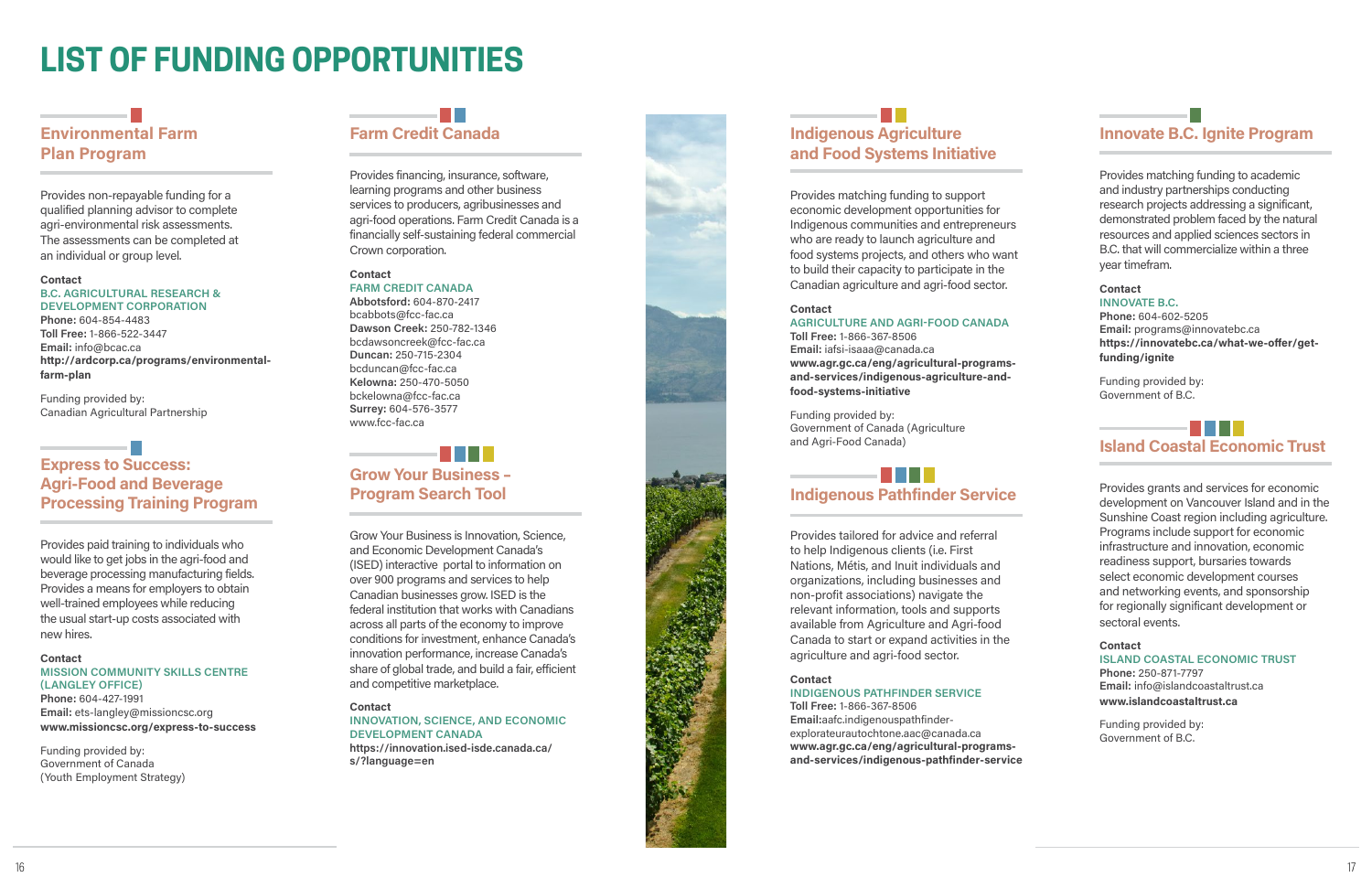## **Contract** Knowledge Transfer Events Program

Provides non-repayable funding for industry activities that improve the competitiveness, innovation and resilience of B.C.'s agriculture and agri-food sector. The program is for B.C.'s producers, processors, and Indigenous groups.

#### **Contact**

## a ka Livestock Tag Reader Rebate

## B.C. MINISTRY OF AGRICULTURE

Toll Free: 1-888-221-7141 Email: knowledge.transfer@gov.bc.ca www2.gov.bc.ca/gov/content/industry/ agriculture-seafood/programs/knowledgetransfer-events

Funding provided by: Canadian Agricultural Partnership

Offers a rebate to livestock operators who purchase and install approved tag readers.

#### Contact

## PRICEWATERHOUSECOOPERS

Phone: 604-484-3490 Email: bctraceability@ca.pwc.com https://bctraceability.ca/livestocktag-reader

Funding provided by: Canadian Agricultural Partnership

# Local Food Infrastructure Fund

**Contact** Toll Free: 1-877-994-4727 www.nrc-cnrc.gc.ca/irap

Provides non-repayable funding to community-based, not-for-profit organizations and Indigenous groups for projects that improve their local food systems. Projects may range from simple infrastructure requests such as purchasing a refrigerator for a food bank, to more complex requests that integrate multiple areas of the value chain through the creation of partnerships.

#### **Contact**

#### LOCAL FOOD INFRASTRUCTURE FUND Toll Free: 1-877-246-4682

Email: aafc.foodprogramsprogrammesalimentaires.aac@canada.ca www.agr.gc.ca/eng/agricultural-programsand-services/local-food-infrastructurefund/contact-information

Funding provided by: Government of Canada (Agriculture and Agri-Food Canada)

## National Research Council of Canada – Industrial Research Assistance Program

Offers direct technical assistance to Canadian small and medium-sized businesses to increase their innovation and take ideas to market. Assistance includes access to technological advances, expertise, facilities, resources and may also provide matching contributions for technical projects.

Funding provided by: Government of Canada (National Research Council of Canada)



Natural Sciences and Engineering Research Council of Canada (NSERC): Partnership Options for Companies

NSERC assists companies in finding research solutions through a suite of targeted partnership offerings that connect to experts at Canada's universities and colleges. NSERC is a federal agency responsible for funding natural sciences and engineering research in Canada.

#### **Contact**

NSERC - PACIFIC REGIONAL OFFICE Phone: 604-666-8818 Toll Free: 1-855-275-2861 Email: nserc-pacific@nserc-crsng.gc.ca www.nserc-crsng.gc.ca/Business-Entreprise/ Advantages-Avantages/index\_eng.asp

Funding provided by: Government of Canada (Natural Sciences and Engineering Research Council of Canada)

n Bar

## Northern Development Initiative Trust

Provides non-repayable funding for businesses and associations that pursue agriculture projects in line with economic development priorities in central and northern B.C. Various programs are available including innovation funding, consulting service rebates and infrastructure support.

#### **Contact**

#### NORTHERN DEVELOPMENT INITIATIVE TRUST Phone: 250-561-2525

Email: info@northerndevelopment.bc.ca www.northerndevelopment.bc.ca

Funding provided by: Government of B.C.

## Northern Industries Innovation Fund

Provides matching funding to northern B.C. small and medium-sized companies engaged in agriculture and traditional industries, to support applied research and development, new or improved products and services, and testing of innovative equipment or technologies.

#### Contact

## NORTHERN DEVELOPMENT INITIATIVE TRUST

Phone: 250-561-2525 Email: info@northerndevelopment.bc.ca www.northerndevelopment.bc.ca/fundingprograms/business-development/northernindustries-innovation-fund

Funding provided by: Government of B.C.

## On-Farm Food Safety Program

Provides 70% matching contributions to eligible B.C. farm-based businesses to encourage food safety improvements through equipment purchases, facility modifications and good agriculture practices. Also supports obtaining one or more HACCP-based certifications.

## **Contact**

FOOD PROCESSING SKILLS CANADA Toll Free: 1-877-963-7472 Email: DPoulin@fpsc-ctac.com https://bcfoodsafety.ca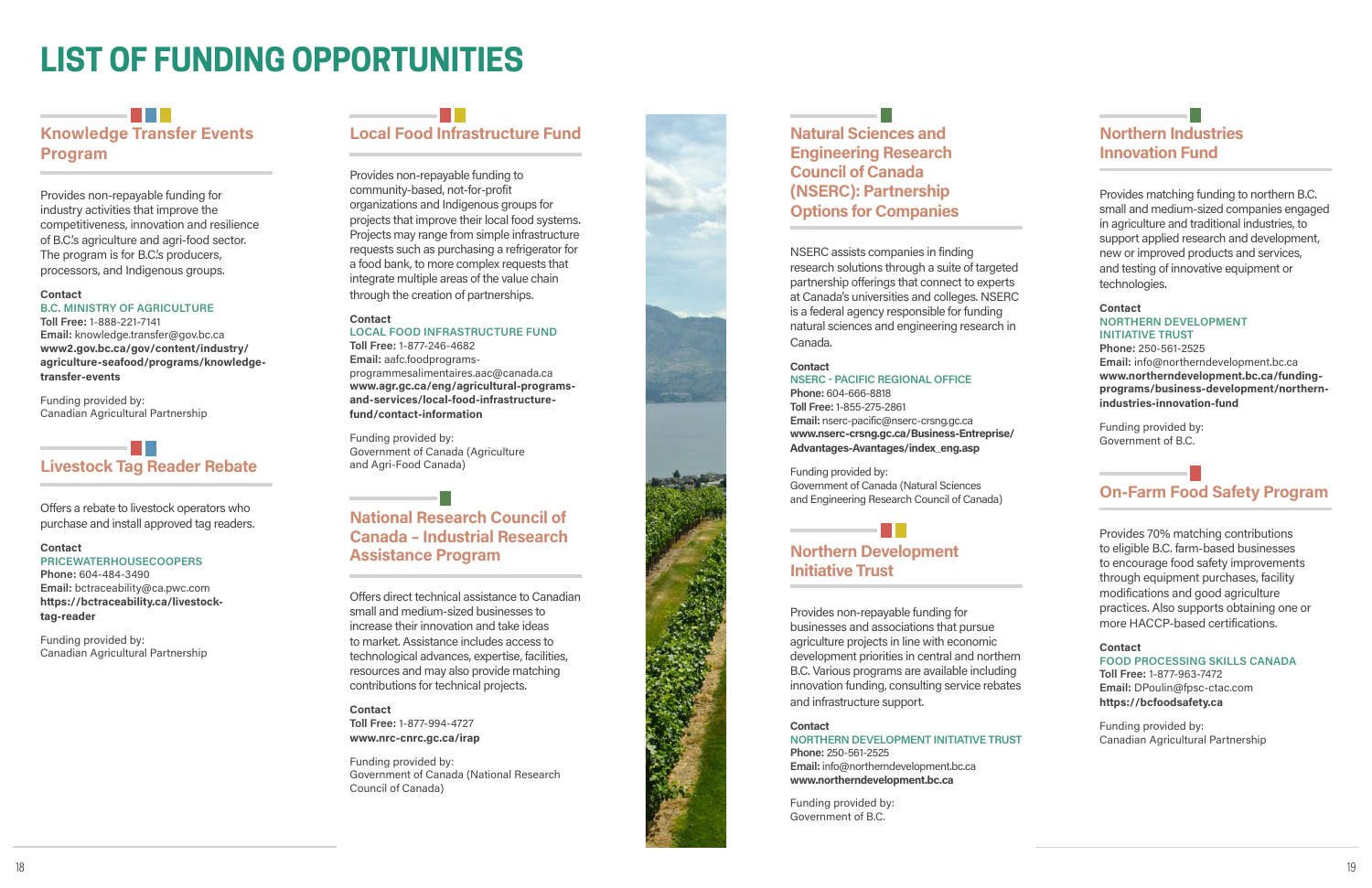

# Post-Farm Food Safety Program

Provides non-repayable funding for industry activities that improve the competitiveness, innovation and resilience of B.C.'s agriculture and agri-food sector. The program is for B.C.'s producers, processors, and Indigenous groups.

#### **Contact**

FOOD PROCESSING SKILLS CANADA

Toll Free: 1-877-963-7472 Email: DPoulin@fpsc-ctac.com https://bcfoodsafety.ca

Funding provided by: Canadian Agricultural Partnership

## Premises ID Program

Premises Identification (ID) links livestock and poultry to specific geographic locations. In the event of an emergency, premises ID information improves the ability of governments and industry to rapidly notify animal owners, contain animal disease outbreaks and more effectively respond to natural disasters like floods or fires. Types of premises registered with the program are wide-ranging: from small-scale or hobby farms with a few animals to large commingling sites such as feedlots, auction yards and abattoirs. There is no cost to participate in the program.

B.C. MINISTRY OF AGRICULTURE Abbotsford: 604-556-3001 Toll Free: 1-888-221-7141

## Regional Innovation **Ecosystems**

#### Contact

#### B.C. MINISTRY OF AGRICULTURE

Phone: 1-888-221-7141 Email: bcpid@gov.bc.ca www2.gov.bc.ca/gov/content/industry/ agriculture-seafood/programs/premises-id

Funding provided by: Canadian Agricultural Partnership

## Production Insurance

Provides producers with insurance coverage for natural hazards to minimize the financial implications of production or asset losses. Includes crop loss and damage due to wildlife, livestock price insurance and production insurance.

#### **Contact**

Dawson Creek: 250-784-2236 Toll Free: 1-877-772-2200

Fort St. John: 250-787-3240 Toll Free: 1-888-822-1345

Kamloops: 250-828-4506 Toll Free: 1-888-823-3355

#### **Contact** SOUTHERN INTERIOR DEVELOPMENT INITIATIVE TRUST

Kelowna: 250-712-3797 Toll Free: 1-888-332-3352

Oliver: 250-498-5250 Toll Free: 1-888-812-8811

Williams Lake: 250-398-4213 Toll Free: 1-800-474-6133 www2.gov.bc.ca/gov/content/industry/ agriculture-seafood/programs/redirectproduction-insurance

Funding provided by: Canadian Agricultural Partnership

Provides non-repayable funding to notfor-profit organizations that support businesses in priority sectors to advance the development of regional innovation ecosystems.

## **Contact**

WESTERN ECONOMIC DIVERSIFICATION CANADA

Phone: 604-666-6256 Toll Free: 1-888-338-9378 Email: wd.bc-cb.deo@canada.ca www.wd-deo.gc.ca/eng/19775.asp

Funding provided by: Government of Canada (Western Economic Diversification Canada)

## Scientific Research and Experimental Development Tax Incentive Program

Allows businesses to deduct research and development expenditures from their income for tax purposes.

#### Contact

SCIENTIFIC RESEARCH & EXPERIMENTAL DEVELOPMENT DIVISION Toll Free: 1-866-317-0473

www.canada.ca/en/revenue-agency/services/ scientific-research-experimental-developmenttax-incentive-program.html

Funding provided by: Government of Canada (Canadian Revenue Agency)

## Small Business B.C.

Provides small businesses with programs, products, services and support to aid development and growth, improve productivity, increase profitability and benefit from new opportunities.

#### Contact SMALL BUSINESS B.C.

Phone: 604-775-5525 Toll Free: 1-800-667-2272 Email: askus@smallbusinessbc.ca www.smallbusinessbc.ca

## Southern Interior Development Initiative Trust

Provides grants, loans and matching contributions for economic development priorities in the southern interior of B.C., including agriculture.

Phone: 236-420-3680 Email: admin@sidit-bc.ca https://sidit-bc.ca

Funding provided by: Government of B.C.